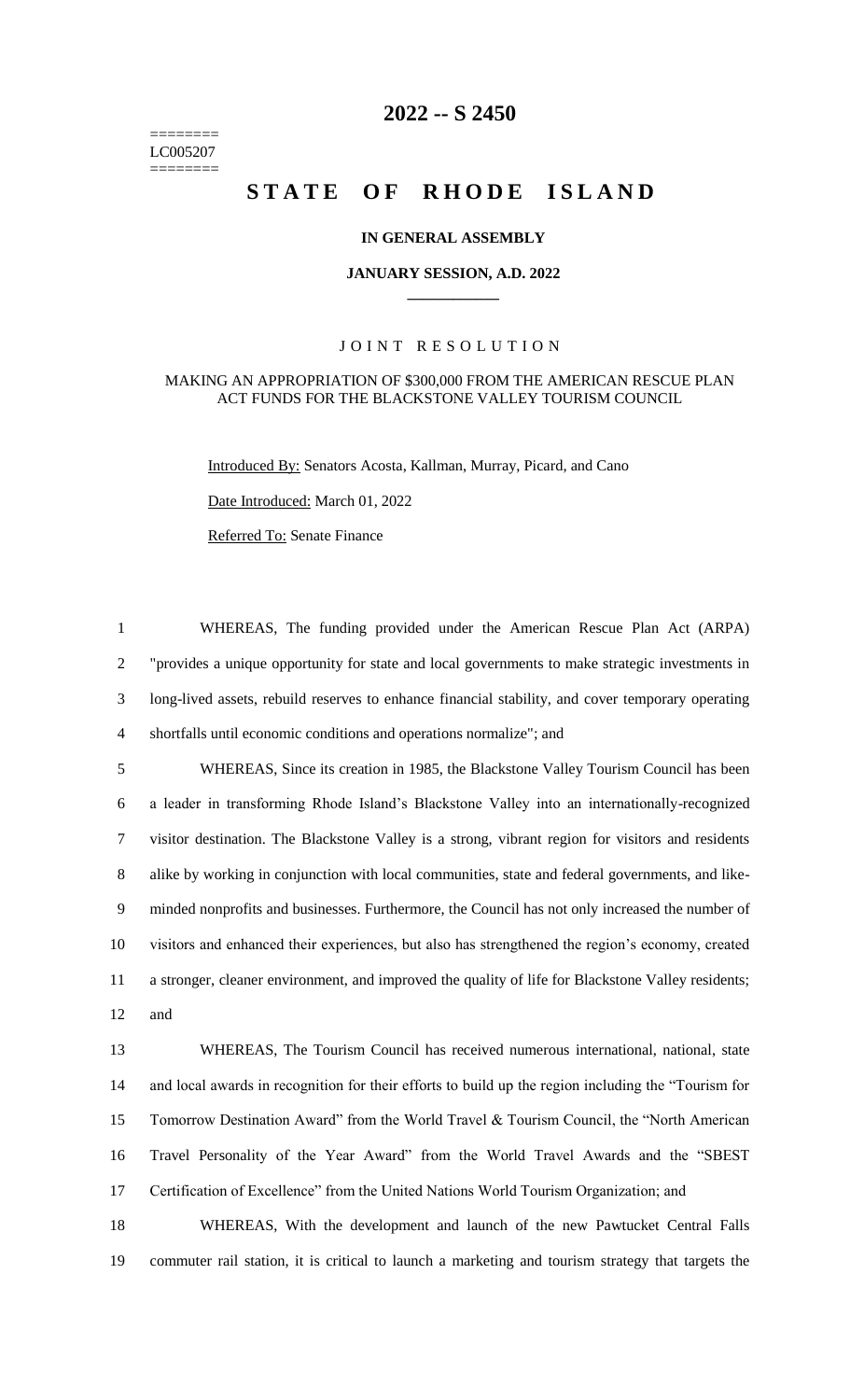strengths of the cities of Pawtucket and Central Falls; now, therefore be it

 RESOLVED, That there is hereby appropriated, out of any money from the American Rescue Plan Act in the treasury not otherwise appropriated for the fiscal year 2022-2023, the sum of three hundred thousand dollars (\$300,000) to the Blackstone Valley Tourism Council for marketing the new Pawtucket Central Falls commuter rail station; and the state controller is hereby authorized and directed to draw his orders upon the general treasurer for the payment of said sum, or so much thereof as may be from time to time required, upon receipt of properly authenticated vouchers.

======== LC005207 ========